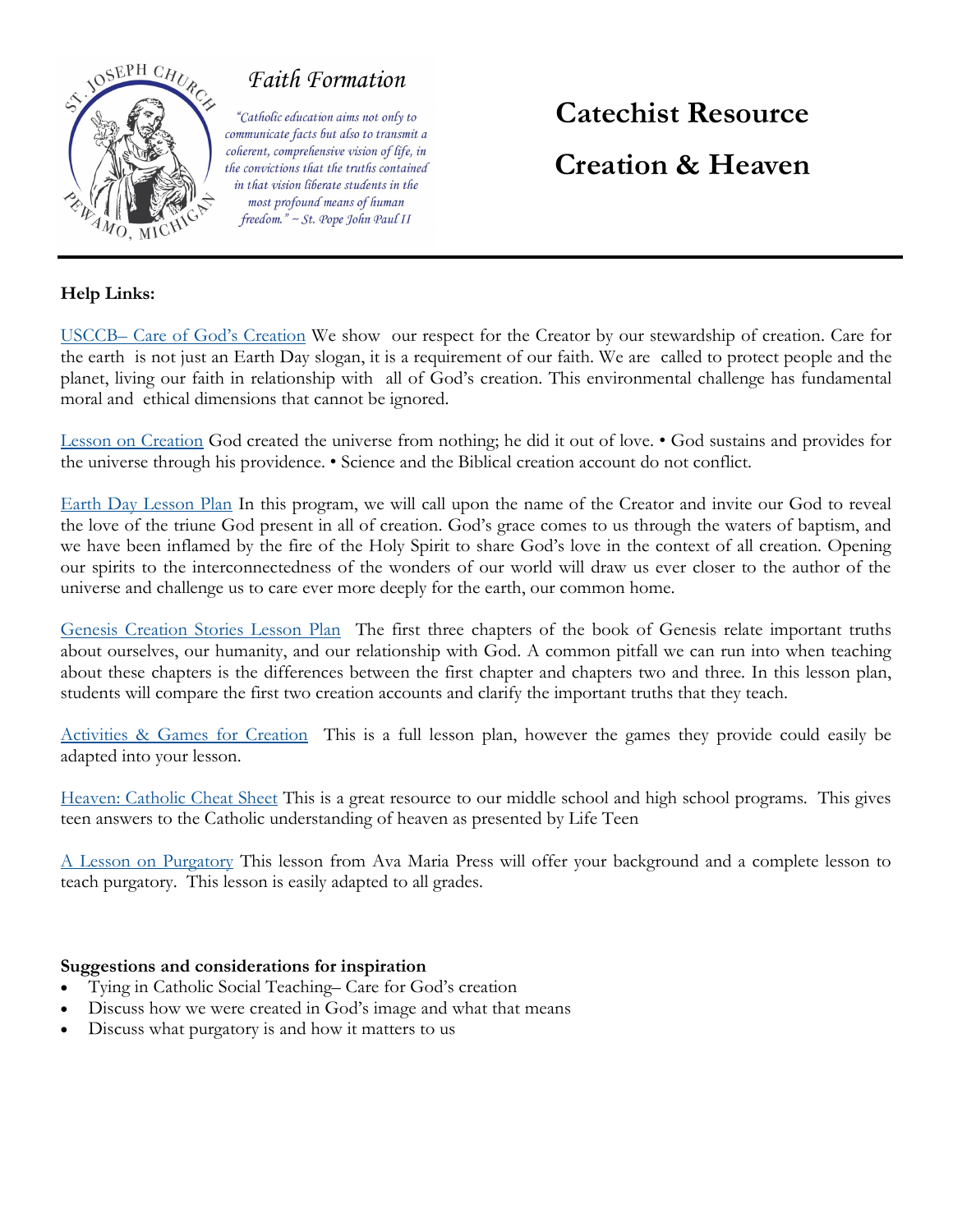

All images used with permission of Patmos Editorial Company. Distributed by Crafting The Word Of God.

C Patmos Editorial Company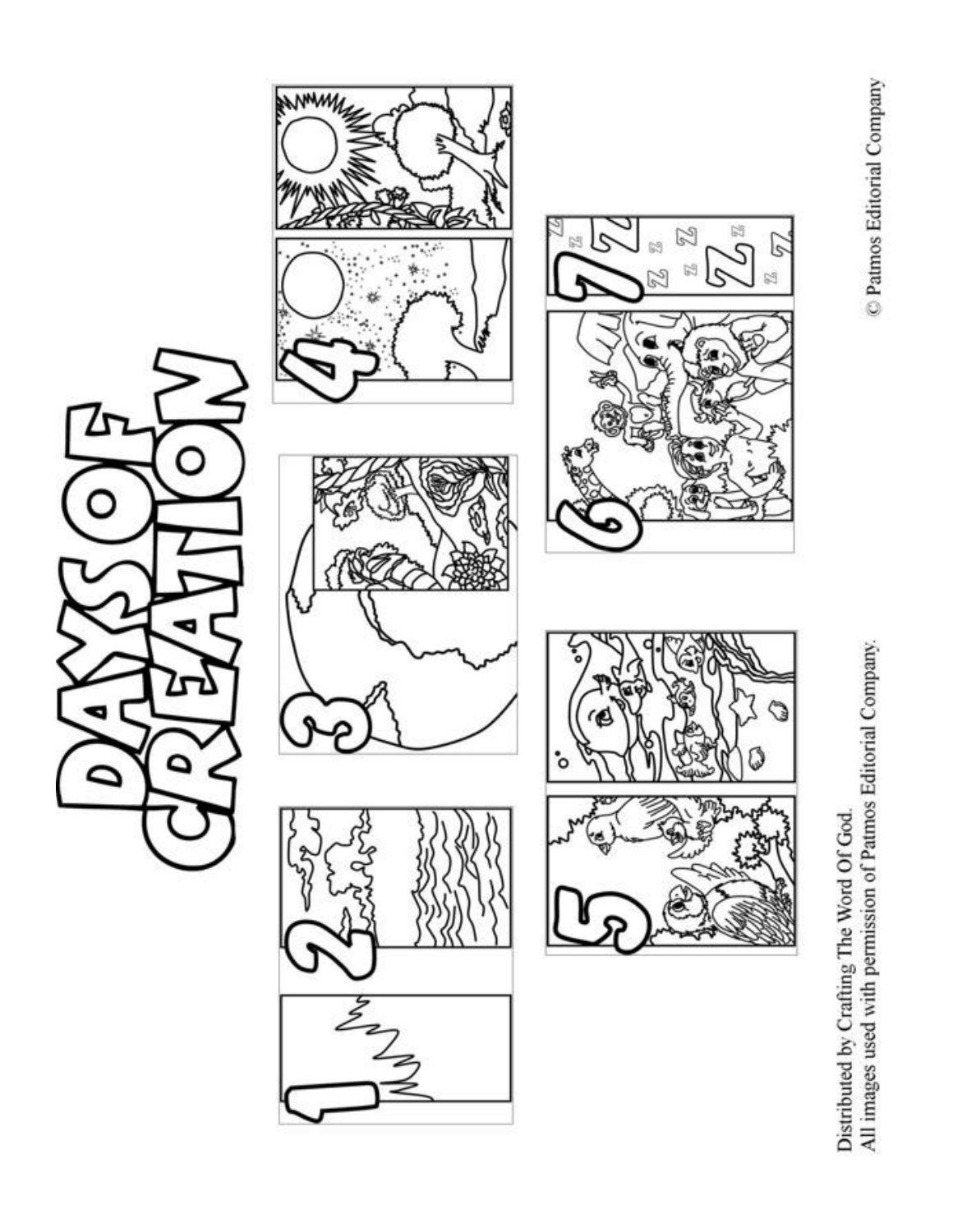### All things testify of God (Alma 30:44).

Color the pictures of things that help us know God is real. Draw something in the circle that helps you believe in God.